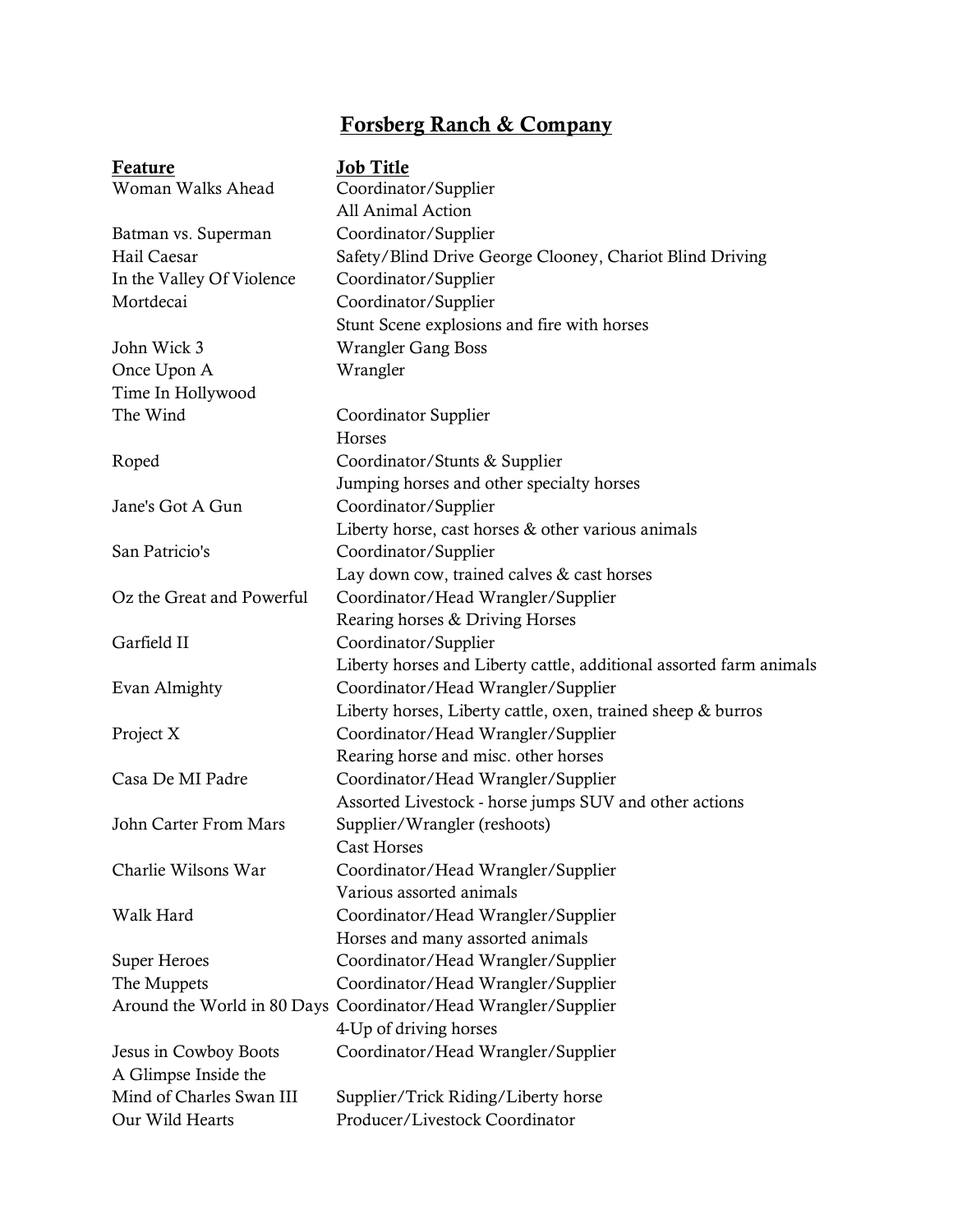Other feature credits include:

Thor, Titanic, Django Unchained, Cowboys and Aliens, Flicka, Three Kings, Hidalgo, Sea Biscuit, Water for Elephants, Tremors 4, Ed, Saving Mr. Banks, Crocodile Dundee LA, Texas Rangers, Bio Dome, National Treasure 2, Time Machine, Gods and Generals, Ride with the Devil, Kripendorf's Tribe and more…

| Television              | <b>Job Title</b>                           |
|-------------------------|--------------------------------------------|
| The Brave               | Livestock Coordinator & Supplier           |
| Scalped                 | Livestock Coordinator & Supplier           |
| Monsters of God         | Livestock Coordinator, Stunts & Supplier   |
| Godless                 | Wrangler                                   |
| Deadwood(all episodes)  | Livestock Coordinator & Supplier           |
| Teen Wolf               | Wrangler                                   |
| Edge                    | Livestock Coordinator & Supplier           |
| <b>NCIS Los Angeles</b> | Wrangler & Stunts                          |
| Orville                 | Wrangler                                   |
| Dig                     | Supplier                                   |
| The News Room           | Supplier various barnyard animals          |
| Go On                   | Supplier                                   |
| <b>CSI</b>              | Supplier various barnyard animals          |
| Children's Hospital     | Supplier various barnyard animals          |
| The Haunted Hathaways   | Supplier unicorn pony                      |
| Christian Mingle Movie  | Supplier various barnyard animals          |
| Hieroglyph              | Supplier & Trainer - piglets               |
| Scorpion                | Supplier various barnyard animals          |
| The Unit                | Livestock Coordinator & Supplier           |
| <b>Big Love</b>         | Livestock Coordinator & Supplier           |
| Sara Connor Chronicles  | Livestock Coordinator & Supplier           |
| <b>Fat Actress</b>      | Livestock Coordinator & Supplier           |
| Leverage                | Livestock Coordinator & Supplier           |
| Carnaville              | Livestock Coordinator & Supplier           |
| True Blood              | Livestock Coordinator & Supplier           |
| Wild Hearts             | Producer, Livestock Coordinator & Supplier |
| Hung                    | Livestock Coordinator & Supplier           |
| Go On                   | Livestock Coordinator & Supplier           |
| Purpose                 | Livestock Coordinator & Supplier           |
| The Hunters Moon        | Livestock Coordinator & Supplier           |
| Children's Hospital     | Livestock Coordinator & Supplier           |
| Beyond Bionic           | Trainer, ostrich                           |
| Westworld               | Wrangler                                   |
| The New Girl            | Supplier & Wrangler                        |

Other television credits include:

Second Chances, Wildfire, Arliss, Charmed, 90210, Love's Enduring Promise, Love's Everlasting Courage, Trail to Hope Rose, Dr. Quinn Medicine Woman, Amish Grace, Wolverton Mountain, Santa Claus, Killer Karaoke, Days of Our Lives, Worst Case Scenario, The District, The Steve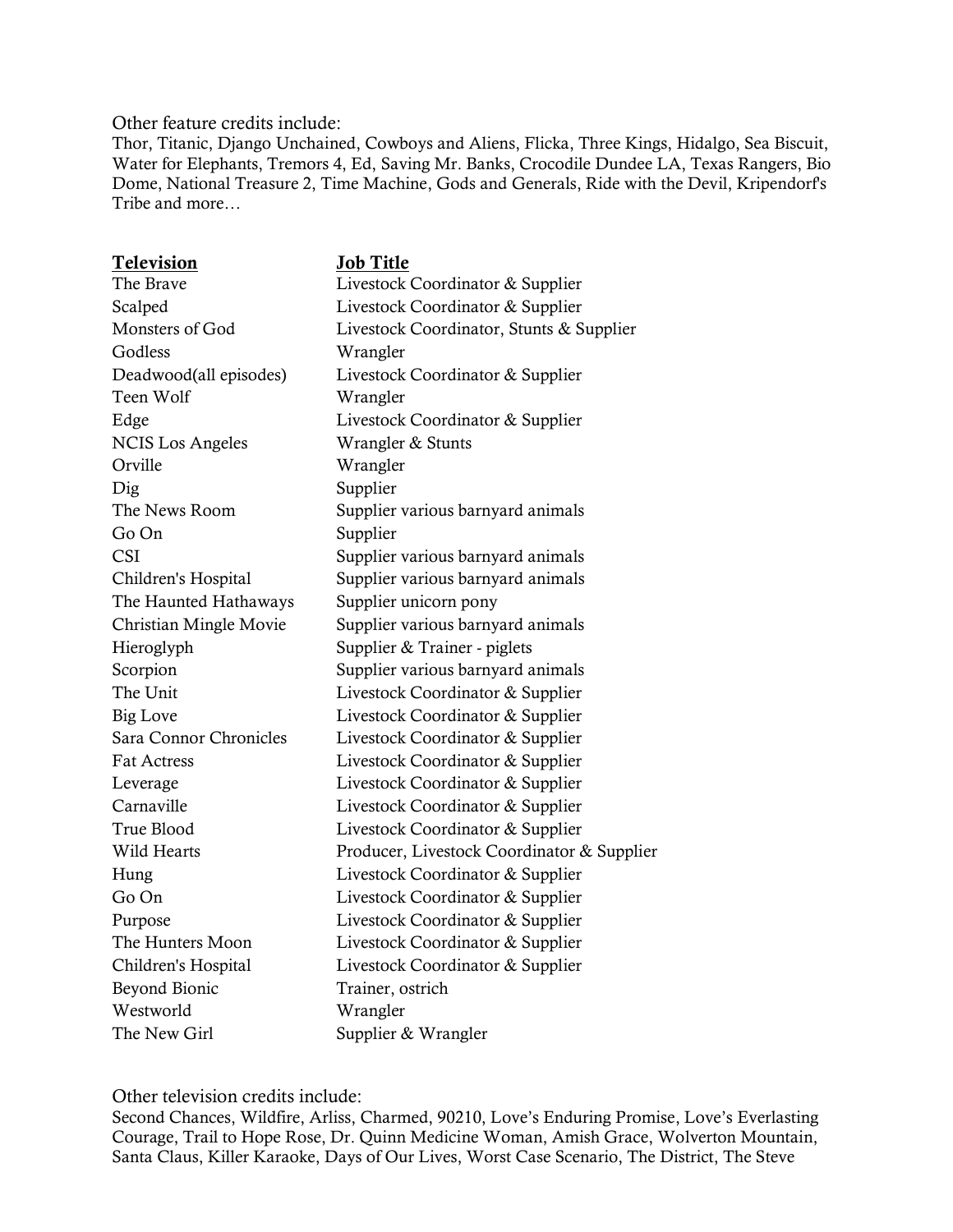Harvey Show, Pirates of Silicon Valley, The 70's, Two Broke Girls, Adam Ruins Everything, The Conan O'Brien Show, How I Met Your Mother and many more….

| <b>Commercials</b> | <b>Job Title</b>                          |
|--------------------|-------------------------------------------|
| Pedigree           | Trainer & Stunt Part                      |
| Apple              | Trainer, cast horse                       |
| Diet Mountain Dew  | Coordinator, Supplier & Trainer           |
|                    | Jumping horse, rodeo horse and cast horse |
| Priceline          | Coordinator, Supplier & Trainer           |
|                    | Rearing Horse, cast horses & cattle       |
| California Cheese  | Livestock Coordinator & Supplier          |
|                    | Trained Holstein cows and bulls           |
| State Farm         | Supplier and Trainer                      |
| Stonyfield Yogurt  | Supplier & Trainer                        |
|                    | <b>Trained Holstein cow</b>               |
| California Milk    | Livestock Coordinator & Supplier          |
|                    | Cows                                      |
| Google             | Livestock Coordinator & Supplier          |
|                    | Cast horse                                |
| Nissan             | Livestock Coordinator & Supplier          |
|                    | Bull & llama                              |
| Build a Bear       | Livestock Coordinator & Supplier          |
|                    | Cast horse                                |
| Infiniti           | Livestock Coordinator & Supplier          |
|                    | Sheep                                     |
| Chevy              | Coordinator, Supplier & Trainer           |
|                    | Trained bull                              |
| Fresh and Easy     | Supplier & Trainer                        |
|                    | Cow & chickens                            |
| Pace Picante       | Livestock Coordinator & Supplier          |
|                    | Rearing horse, cast horses & cattle       |
| Volkswagon         | Livestock Coordinator & Supplier          |
|                    | Farm animals                              |
| Pepsi              | Livestock Coordinator & Supplier          |
|                    | Horses                                    |
| Jack in the Box    | Livestock Coordinator & Supplier          |
|                    | Horses                                    |
| Honda              | Head Wrangler                             |
|                    | Race horses                               |
| <b>ESPN</b>        | Supplier & Wrangler                       |
|                    | <b>Trained bull</b>                       |
| Capital One        | Livestock Coordinator & Supplier          |
|                    | <b>Horses</b>                             |
| Hungry Man         | Supplier & Wrangler                       |
|                    | Trained bull & cattle                     |
| Dodge Ram          | Livestock Coordinator & Supplier          |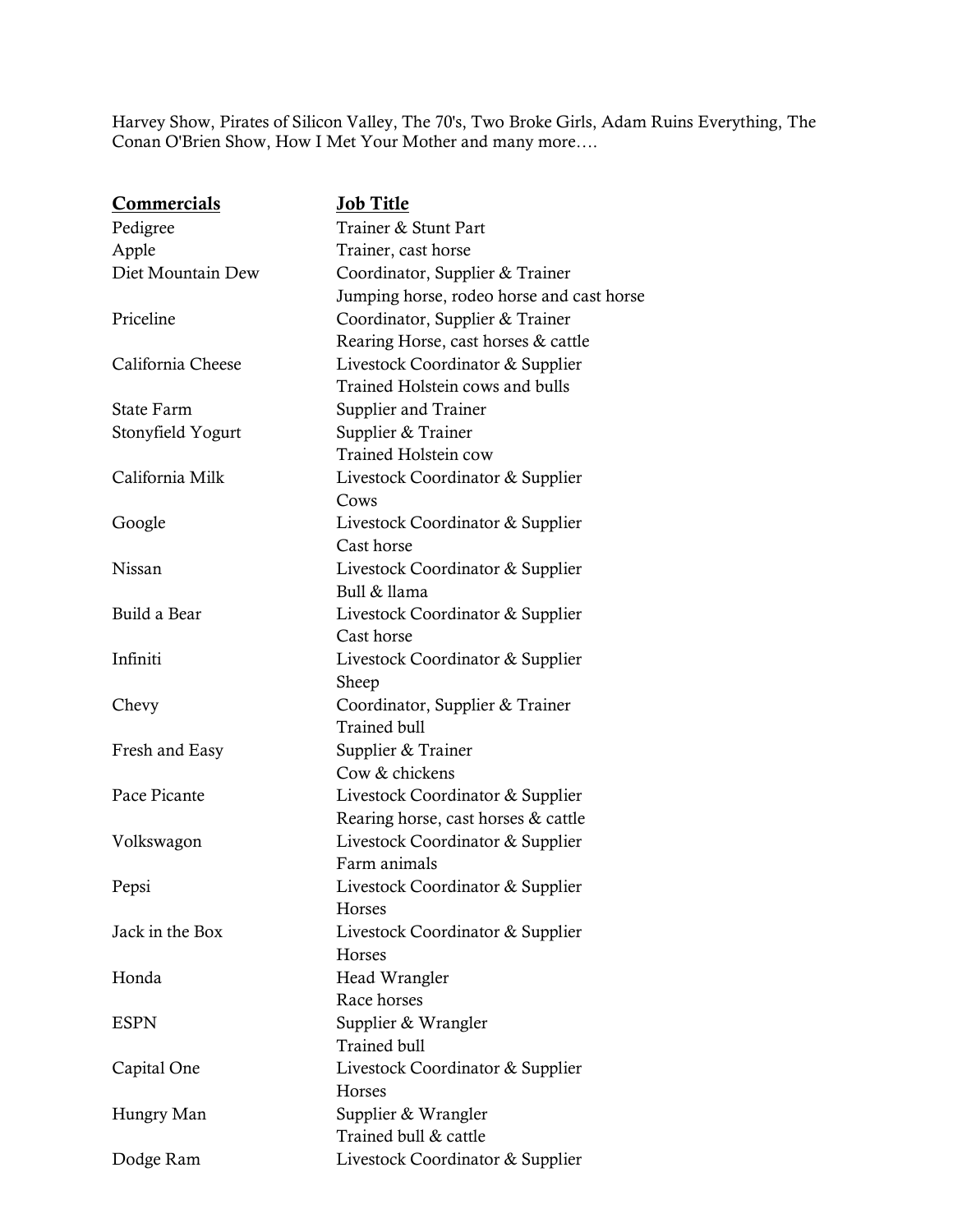|                           | <b>Horses</b>                             |
|---------------------------|-------------------------------------------|
| Honda                     | Livestock Coordinator & Supplier          |
|                           | Loose horses/Liberty horse                |
| Anthem Blue Shield        | Livestock Coordinator & Supplier          |
|                           | Bull                                      |
| Firestone                 | Supplier & Wrangler                       |
|                           | Loose Horses/Liberty horse                |
| Toyota                    | Livestock Coordinator & Supplier          |
|                           | Horses & cattle                           |
| Wrangler Jeans            | Livestock Coordinator & Supplier          |
|                           | Horses & bulls                            |
| <b>Tustin Auto Center</b> | Supplier & Wrangler                       |
|                           | Cast horse                                |
| Chick Fil A               | Supplier & Wrangler                       |
|                           | Cows                                      |
| FedEx                     | Supplier & Wrangler                       |
|                           | <b>Horses</b>                             |
| Honda - Spanish TV        | Livestock Coordinator & Supplier          |
|                           | Horses and bull                           |
| Shesido                   | Livestock Coordinator & Supplier          |
|                           | <b>Horses</b>                             |
| Verizon                   | Coordinator/Stunts                        |
| Vitalite                  | Stunts                                    |
| Intel                     | Livestock Supplier and Trainer            |
|                           | Horses                                    |
| Lyft                      | Wrangler                                  |
|                           | Oxen/horses                               |
| Audi                      | Wrangler                                  |
|                           | <b>Bulls</b>                              |
| <b>Blue Cross</b>         | Wrangler                                  |
|                           | <b>Bulls</b>                              |
| LG Phone                  | Supplier and Wrangler                     |
|                           | Bulls                                     |
| iPhone                    | Supplier and Wrangler                     |
|                           | <b>Bulls</b>                              |
| Chick-Fil-A               | Supplier & Trainer                        |
|                           | Various Commercials, Dairy Cows           |
| Calvin Harris Music Video | Supplier/Trainer & Stunts                 |
|                           | <b>Trick Riding horse</b>                 |
| Bird Box                  | Liberty Horse Trainer<br>feature Netflix  |
| Last Man on Earth         | Trainer TV Show                           |
| The Middle                | Trainer TV Show                           |
| The Ranch                 | Trainer TV Show                           |
| Carnivale                 | Livestock Coordinator/Supplier HBO Series |

Miscellaneous Forsberg Ranch production credits not as a supplier or head wrangler: The Lone Ranger, Did You Hear About the Morgans, Year One, Eragon, Scorpion King, Children of the Corn, Bring it On, Speed2, Grey's Anatomy, The Canyon, Guns of Paradise, The Horse Whisperer, California, Hannah Montana, Comanche Moon, Scrubs, Malcolm in the Middle, Wildfire, Wild Wild West, Thicker than Water, Hollywood Moms Mystery, Hard Ground, House